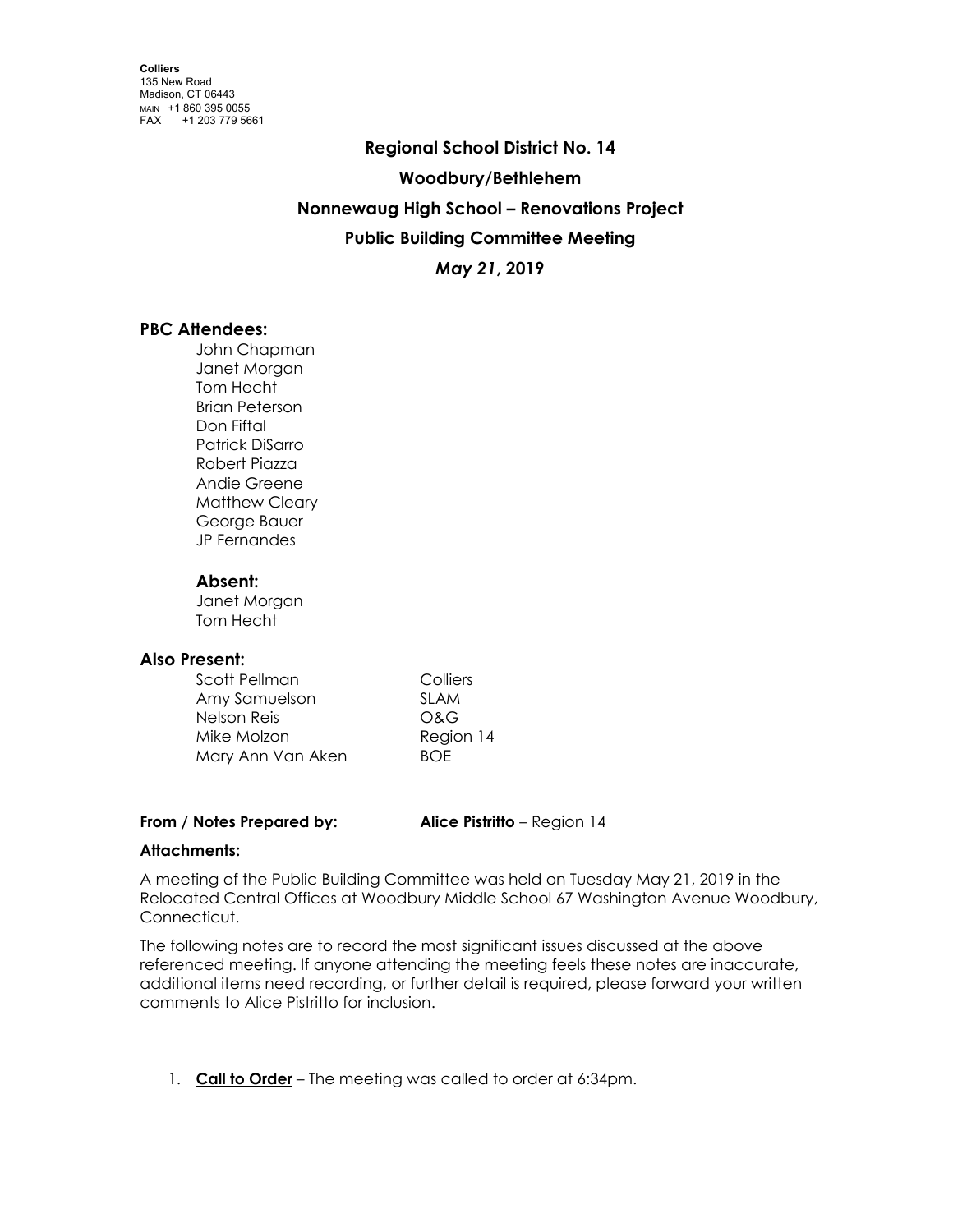### 2.**Finance Report – Scott Pellman**

There was a finance working group meeting this past Wednesday May  $15<sup>th</sup>$  where the team reviewed the latest pay application #21 along with the current project budget and contingencies.

PCO- 124 through 136 were reviewed with the working group and the following PCO's were approved:

- PCO 125 Kiln temp power and venting -\$4,336 (CM Contingency)
- PCO 130 Speaker and phone in practice room \$1,621
- PCO 133 Electrical Vault cover extension Bus Loop \$4,199
- PCO 134 Back prime the stage flooring \$4,299 (CM Contingency)
- An updated contingency status report was provided for the committee's review. The project has expended \$1,151,055 in construction contingency and there are pending issues or Owner improvements that total an additional \$1,255,615 which include place holders for bleachers and field lighting of \$800,000 and septic drywell renovations of \$120,000.
	- o The business lab school store proposal continues to be reviewed, previous saving discussed was \$27,000 for computers, the delta in the furniture credits and adds is a net reduction of approximately \$8,000
	- o (Total \$35,000.00 savings) Amy S noted there was additional savings in case working as well
- The current available contingency for the High School is 2.38 million prior to implementing any of the pending issues. The available contingency for the Central Office project is approximately \$650,000.
- Also provided this evening is an updated cash flow, the projection for April was a little higher than the actual O&G invoice.
- The fourth application for reimbursement from the State will be filed next Month that will include the April invoices processed this evening. John C noted its about 2 months from submission

### 2. **OPM Report – Scott Pellman reported on the following:**

### **Project update –**

•a. A number of the committee members toured the building last week. Demolition and construction in the phase 4 area is progressing well. Abatement in underway in the gymnasium and ongoing in the lower level. Colliers is working on planning the last teacher moves and clearing out the media center for the summer construction. Amy and Scott met with the new media specialist to review the pending renovations. The chillers are now on line so the renovated areas have air conditioning but the controls systems are still not finalized and systems balanced. We had a meeting last week to review the installation of Elevator #1, the steel in the shaft would not accommodate the proposed new elevator so the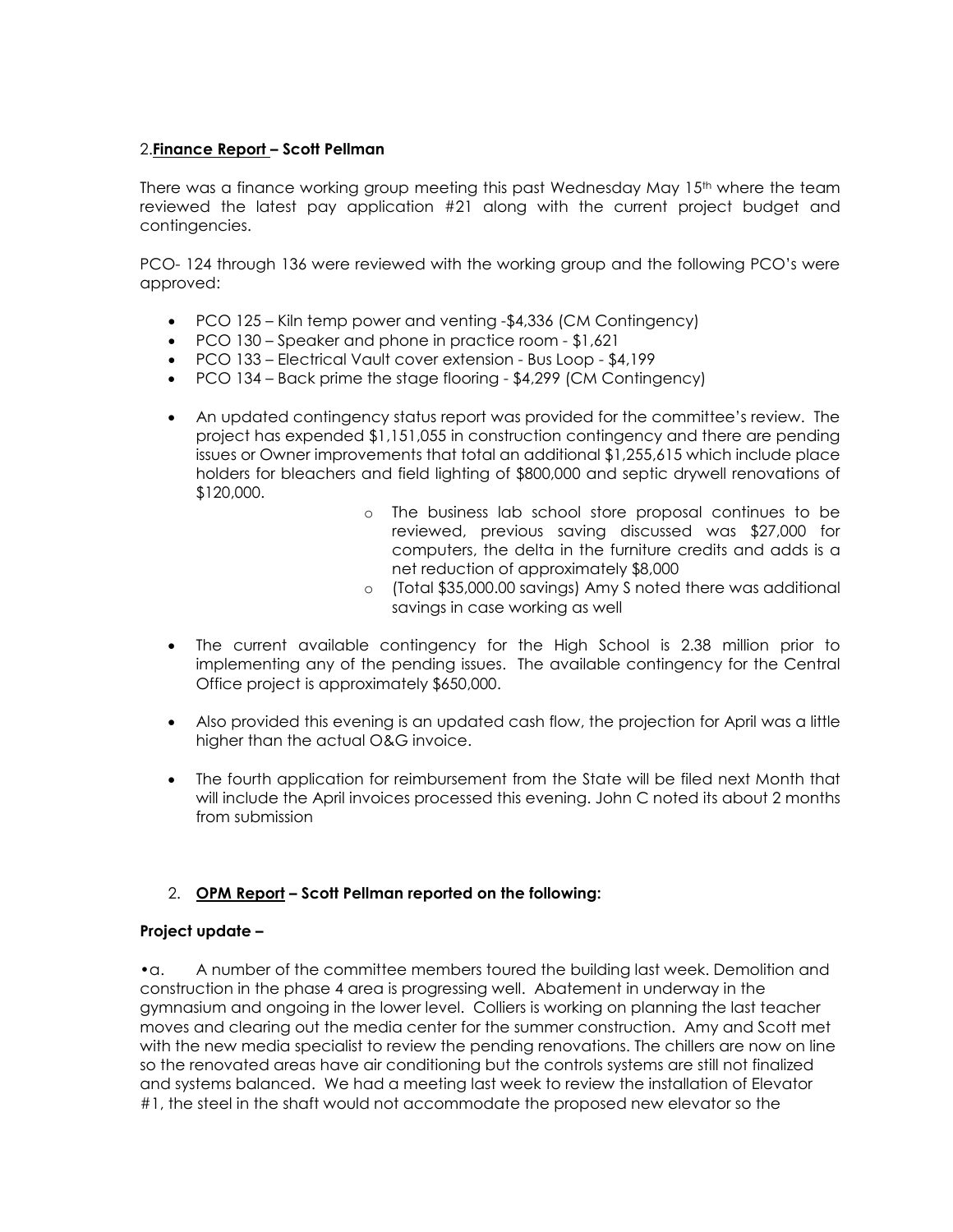contractor has been instructed to renovate the existing and provide new components. Refurbished to new

• There was a meeting last week to review the status of the field renovations and start of the track and synthetic field construction. Work will begin on June 3 and the synthetic field will be completed before the end of August. The track surface will not be fully installed and cured prior to school opening. O&G is looking into providing a bridge access to the turf to protect the track surface. The administration is determining how much the field will be utilized prior to the track being completed in Mid-October. The remaining fields will be renovated this summer and the practice football field will be the only available field this fall along with the turf field.

• We were just notified today that the contractor hit Mass rock at the site of the two additional tennis courts. The proposed cost prior to review is approximately \$27, 775. They have a unit cost in the project of \$275 /CY for rock. Andie Greene asked if courts could be raised. John C asked how the rock will be removed. Nelson discussed various ways the rock can be removed and advised the cost per yard would be the best option. O&G would monitor the rock being taken off site.

• Within the committee package of information, the team provided the proposed solution for the drywell system 301 at the Southwest corner of the building. Mike has reviewed the proposed solution and we need to have the engineer submit it to DEEP soon. They also included recommendations for taking the potentially failing drywells off line for set 302 and tying it to system 303. I believe that Amy has a proposal to provide that work.

b. Add Service Agreement – Amendment 014

**Motion made by John Chapman for the building committee to approve SLAM Amendment 014 dated 5/21/2019 for a total of \$8,250.00 to provide design and permitting services for the existing Northeast Septic Field to address the existing dry well condition. Seconded by JP Fernandes – All in favor - Unanimous**

c. Stair Credit – O&G and SLAM working on a credit with a re-stocking Fee- Nelson R stated that they agreed with restocking fee and trucking fee. Waiting on approval from the company.

d. PCO reviews – There are a number of PCO's that are still being reviewed by the design team however the following can be discussed for approval this evening. (124, 126, 129, 131, 132)

PCO–127 – Revised Electrical Feed to Elevator #1, this was reduced from approximately \$1,700 to \$1,140 (GMP Contingency)

### **Motion made by John Chapman for the building committee to approve PCO-127 dated 5/13/2019 for revised electrical feed to Elevator #1, this was reduced from approximately \$1,700-1,140(GMP Contingency) Seconded by JP Fernandes – All in favor - Unanimous**

PCO-128 – This PCO was required to raise the theatrical rigging that impacted the means of egress from the stage - \$13,020 this needed to be done for safety and clearance requirements must be met. Nelson noted it was a significant project. The safest way was to bolt through the wall. It took care of egress code issue and structural concern. Labor cost were reviewed by SLAM, O&G, and Colliers. Auditorium was needed for the school to use for PE classes temporarily.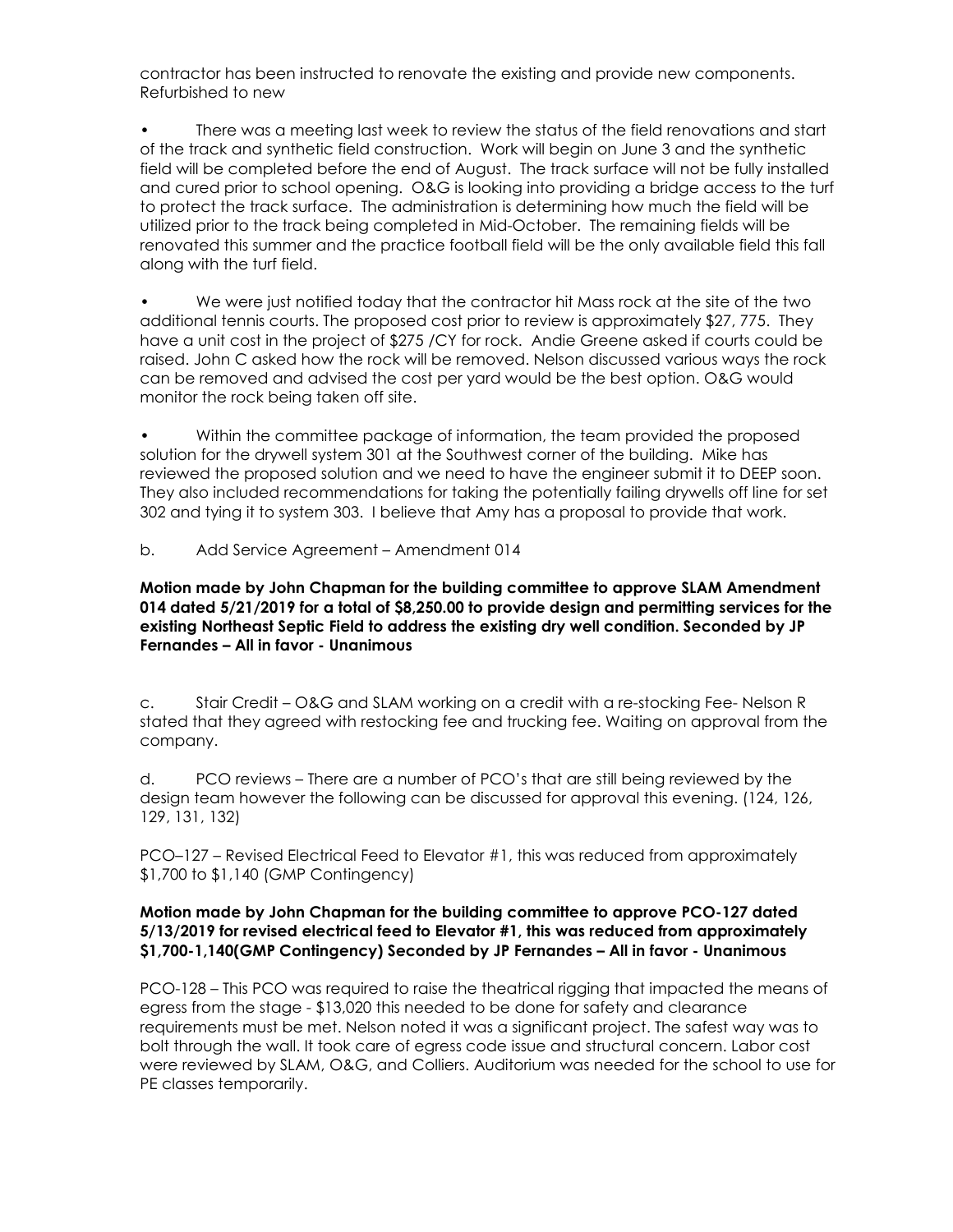**Motion made by John Chapman for the building committee to approve PCO – 128 dated 5/13/2019 for a total of \$13,020 to raise the theatrical rigging to correct a safety issue. Seconded by JP Fernandes – All in favor - Unanimous**

PCO-135 – This PCO covers the addition of the wood handrails that are still in place to access the athletic fields – \$10,506 (GMP Contingency)

**Motion made by John Chapman that the public building committee approve PCO – 135 dated 5/14/2019 as a zero-cost change order in the amount of \$10,506 to be applied to the GMP Contingency for temporary railings to the athletic fields. Seconded by JP Fernandes – All in favor - Unanimous**

PCO-136 – Is a back charge and reassignment of the Elevator demolition, this is a zero-cost change but a reallocation from one contract to another of \$12,500

**Motion made by John Chapman that the public building committee approve PCO – 136 dated 5/14/2019 as a zero-cost change order in the amount of \$12,500 as a back charge change in scope from BP 2.01 Demolition to BP 2.06 general trades contractor. Seconded by JP Fernandes – All in favor - Unanimous**

**Motion made by John Chapman that the public building committee approve Crown Castle Fiber for \$11,250.00 dated 5/9/2019 for soft cost utility service charges Seconded by JP Fernandes – All in favor - Unanimous**

**Motion made by John Chapman that the public building committee approve the O&G Pay Application No.21 for the period from April 1 to April 30, 2019 in the amount of \$1,223,129.78 Seconded by JP Fernandes – All in favor - Unanimous**

#### **O&G Report- Nelson Reis**

- Phase 4 overall completion is 45%
- Abatement is complete in the locker room area
- Gymnasium abatement began and work will be done by working together in a back and forth manner to keep the work moving
- Classroom areas are a priority in order to ensure that all work that needs to be done in the main hallway can be completed during the summer.
- Projected High Risked areas as the project continues was asked by John C.:

Roof

 Elevator Shaft #1 Repointing (biggest risk) Phase 5: Central Office – moisture concerns Bus Loop- Septic system Recap:

Exterior site work on Restroom building, under slab and septic tank Pole barn- disassembled and relocated Math/WL classrooms began ceilings and floor leveling Interior and exterior work continues Area C- Soffit panels replaced, painting of unpainted block has begun Exterior masonry work Roof coating